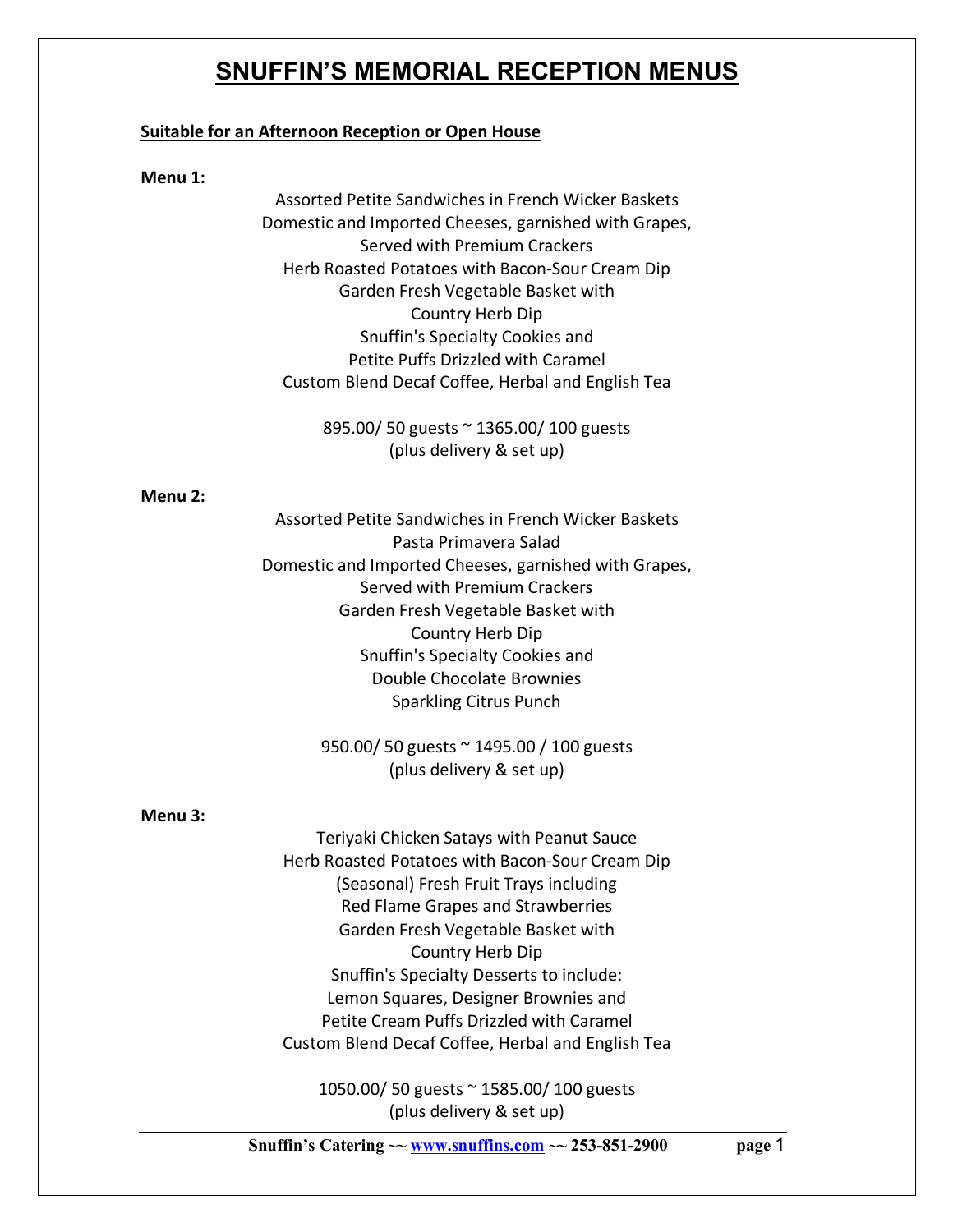# **SNUFFIN'S MEMORIAL RECEPTION MENUS**

## **MORE SUBSTANTIAL RECEPTION MEALS**

These two menus are suitable for a hearty lunch or simple supper. They require staff to set up, serve and clean up. They are not available for pick up or delivery.

## **Menu 4:**

Thinly Sliced Roast Beef, Ham and Turkey Sliced Swiss and Cheddar Cheeses Dijon-Mayonnaise & Freshly Baked Rolls Snuffin's Famous Baked Potato Salad (baby red potatoes, bacon, scallions & sour cream) Classic Caesar Salad with Imported Parmesan Cheese & Herbed Croutons Garden Fresh Vegetable Basket with Country Herb Dip Custom Blend Coffee, Herbal and English Teas

1045.00/ 50 guests ~ 1690.00/ 100 guests (plus staff & service charge)

**Menu 5:**

Snuffin's Own House-made Swedish Meatballs Thinly Sliced Roast Beef, Ham and Turkey Sliced Swiss and Cheddar Cheeses Freshly Baked Rolls Mayonnaise, Mustard & Horseradish Bow Tie Pasta Primavera Salad With Fresh Vegetables and Black Olives Classic Caesar Salad with Imported Parmesan Cheese and Croutons Garden Fresh Vegetable Basket with Country Herb Dip Custom Blend Coffee, Herbal and English Tea

1195.00/ 50 guests ~ 1850.00/ 100 guests (plus staff & service charge)

Prices given are for menu items only. Delivery or serving staff, linens, paper products or china, table linens, service charge and sales tax are additional. Suggested gratuity is \$75-90.00 per staff person.